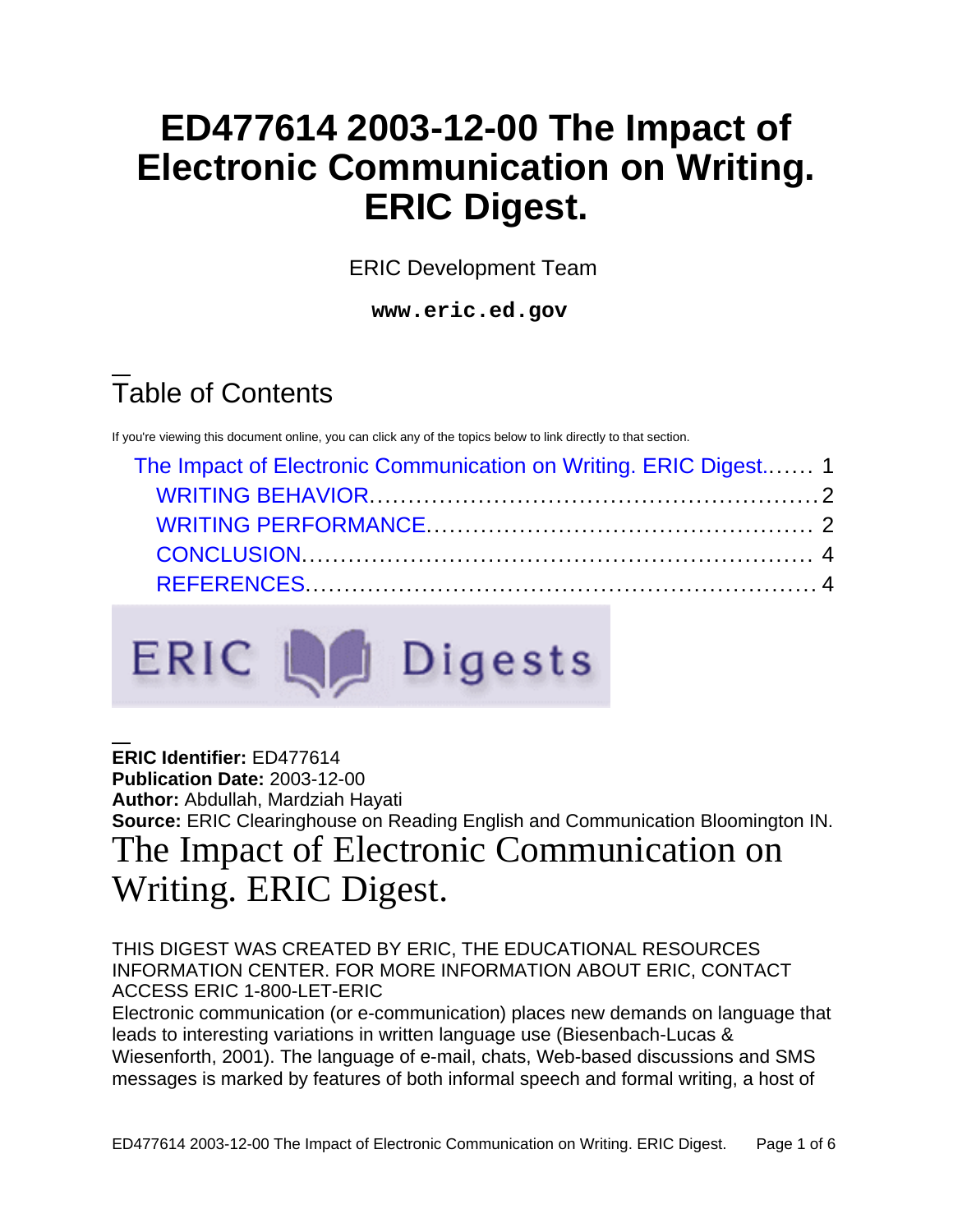text-based icons and acronyms for managing social interaction, and changes in spelling norms (Abdullah, 1998). In addition, the electronic medium (e-medium) provides a new context for the writing process. These phenomena have prompted research on whether students' frequent engagement with electronic writing (e-writing) has implications for writing and writing instruction. This digest summarizes some insights gained from research on writing behavior and performance in the electronic age.

### <span id="page-1-0"></span>WRITING BEHAVIOR

Word processing and e-publishing have brought about interesting developments in the way writers write. In general, the malleable nature of electronic text has made the physical process of composing more 'elastic' in that writers are quicker to commit thought to writing and to reorganize content because it is simple to make changes on the electronic screen (Leibowitz, 1999). Even young children find it easy to insert and manipulate images and video or audio clips in their texts (Karchmer, 2001). In addition, writers who publish on the Web perceive it as a new rhetorical space that provides options for using non-linear, alternative structures, making it necessary for them to anticipate how audiences might physically navigate through their hypertext compositions. This consciousness creates complex perspectives and a "heightened awareness of traditional rhetorical elements" in a way that text alone never could (Mason, 2002).

There is also a tendency toward playfulness in e-communication. Danet (2001), in studying visual and multimedia aspects of digital communication in email and Internet Relay Chats (IRCs), found playful digital greetings, "jazz-like, improvisational writing," and a prevalent passion for visually extravagant digital fonts or what she calls "font frenzy." Trupe (2002) also observed the playful construction of "multiple writer identities" through linguistic techniques such as word choice and syntax. These aspects of e-communication are part of an emergent cultural diversity in written communication. Consequently, Danet points out, there is a tension between the informality of email communication and traditional norms governing the form of official letters that writers have to deal with.

Despite changing trends in e-communication, Abras (2002) found that writers in online discourse still adhere to the "principle of relevance" present in oral discourse, which presumes that when speakers say something, they will help listeners reach maximal understanding with minimal processing effort. To achieve this aim in oral discourse, speakers use visual cues provided by paralanguage, kinesics and synchrony to complement verbal language. Although these cues are unavailable to writers in online contexts, they still attempt to communicate them through text-based emoticons, punctuation and other politeness markers; and their use of these politeness markers increases once they realize that it helps to avoid misunderstandings.

### <span id="page-1-1"></span>WRITING PERFORMANCE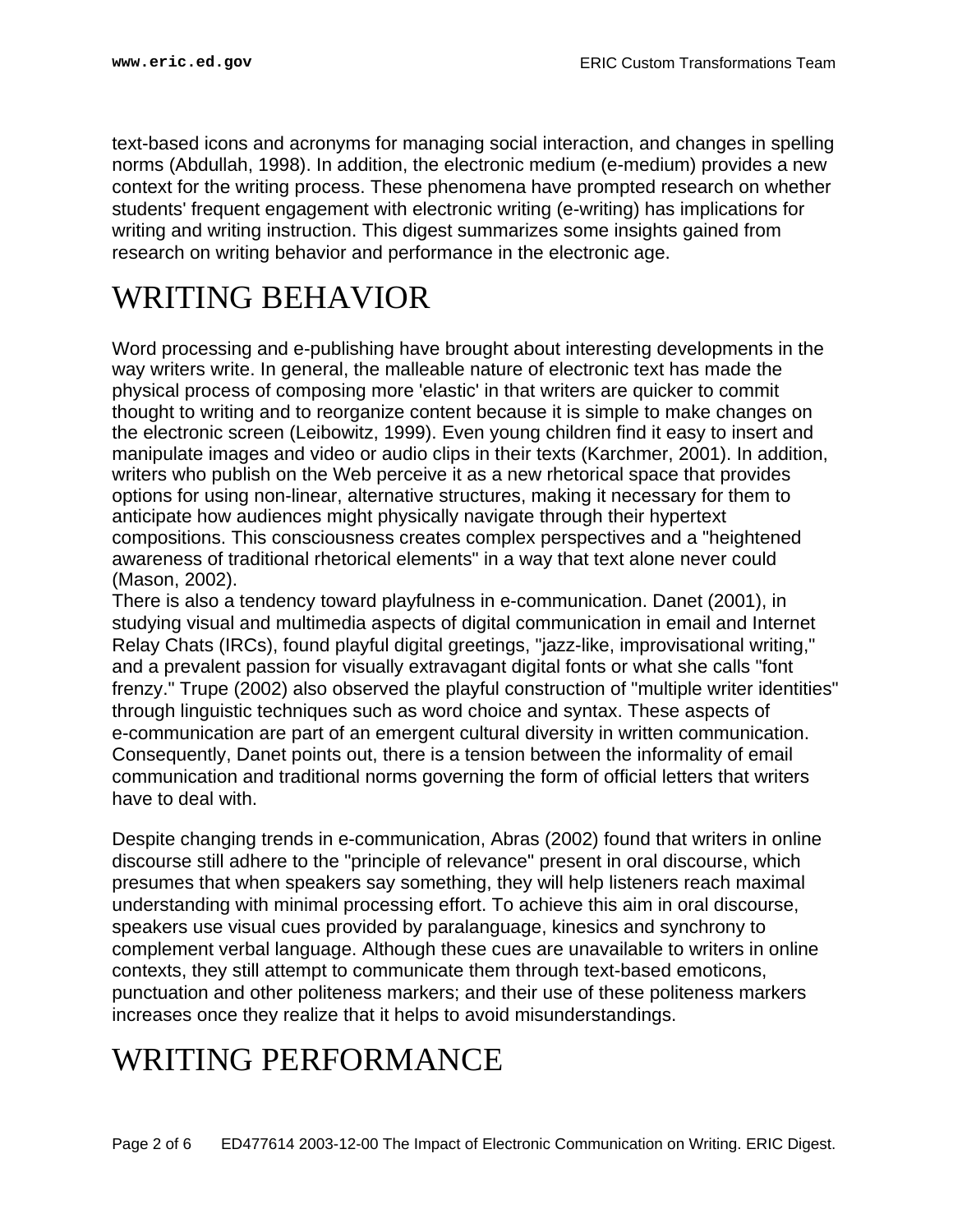Hailed as a powerful educational resource, the e-medium has not only revolutionized the composing process but has also been found to encourage participation in writing activity. One reason for this is that e-mail and online chats provide a non-threatening atmosphere in which writers feel less inhibited about expressing themselves, encouraging even timid students who usually refuse to speak in face-to-face discussions to actively participate in online chats (Kupelian, 2001). Another reason is that the Web provides an arena for writers to present their work to a real and larger audience that extends beyond classroom and school boundaries (Karchmer, 2001). When students realize that they are going to put their work on the Web for readers in the real world, they are motivated to write (Leibowitz, 1999).

The online domain has also substantially increased opportunities for collaboration in writing. Karchmer (2001) observes that teachers are using the Internet to create complex partnerships among their students and post the results online. Online collaborative tools allow students to exchange critiques synchronously or asynchronously (Leibowitz, 1999; Kupelian, 2001). Students learn to reference each other's texts, thus developing "threading and synthesizing skills" as well as a heightened awareness of audience (Trupe, 2002). This sense of audience motivates them to write carefully and to be more accountable for their writing (Leibowitz, 1999). Collaborative writing activity has prompted researchers such as Honeycutt (2001) to compare the use of synchronous chats and asynchronous e-mail in providing peer response for aiding revision. While there was no difference in terms of the usefulness of comments, it was found that students made significantly greater use of e-mail for detailed reference to the contents and rhetoric, while they used chats for brainstorming and exploring the topic.

While the e-medium has been found to increase collaborative writing activity there are mixed views on whether it has had a similar effect on the quantity and quality of writing done by individual students. Because the e-medium reduces the intimidation factor (Leibowitz, 1999) and offers attractive features, it improves students' attitudes towards writing and practicing the target language (Kupelian, 2001) and encourages students to produce more text (Trupe, 2002; Goldberg, et al., 2003). In one study, Gonzalez and Perez (2001) found that second-language learners using e-mail for their dialogue journals generated more language than those who used pencil and paper. However, a second study, which addressed some of the limitations of the first, indicated that the e-mail group did not significantly out-perform the pen-and-pencil group in length of text, grammatical accuracy or vocabulary. Thus, there is no conclusive evidence that the use of e-mail has any advantages in terms of student performance. In addition, while some studies show that the amount of discourse increases when writing is done via e-mail, the length of "academic" writing does not seem to be affected (Kupelian, 2001).

Although some researchers claim that students proofread more given the ease with which revision can be carried out on-screen, Leibowitz (1999) found that many others rely only on software to check spelling and grammar. Students are also often unwilling to revisit words that have scrolled off their screen. Moreover, rewriting is a slow process and is in conflict with the computer culture that encourages speed. As a result, students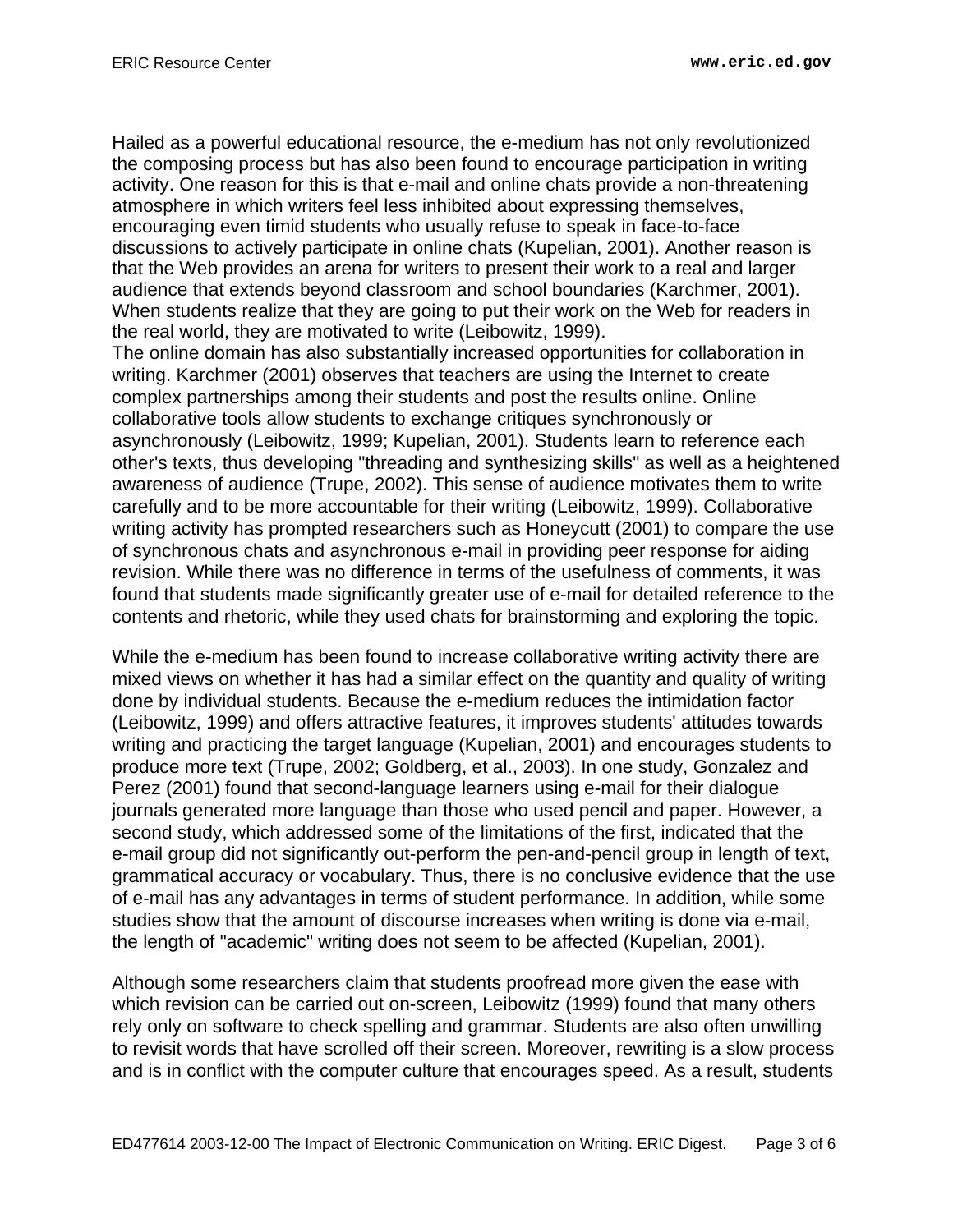are more accustomed to writing in the conversational style of e-mail discussions, but not in formal prose. Even if essays are longer and immaculately word-processed, they may be poorly structured and articulated. There is an "additive style" in the writing, similar to the structure of a small child's speech: "And this happened. And then that. And so then this." While this style is acceptable in online communication, it translates into poor structure in a formal essay.

In another study, Biesenbach and Wiesenforth (2001) examined the texts of writers responding to writing prompts using different media: e-mail and word processing. While there were no obvious differences between e-mail and word-processed writing in the use of cohesive features, they differed in text length, with e-mail responses being significantly shorter than word-processed essays. In word-processed essays, writers make an effort to provide some kind of background information on the topic before responding to the essay prompt, while e-mail writers tend to begin right away by responding the prompt, doing away with contextualized information. This research reveals yet another example of how writing is being shaped by the e-medium.

## <span id="page-3-0"></span>**CONCLUSION**

Both the process and content of writing are evolving in response to the increased use of the e-medium for writing instruction and to the language of e-communication itself. Along with changes in what and how students write, peer collaboration may result in a "realignment of authority in the classroom" (Trupe, 2002), as students and teachers place increasingly greater importance on student-based opinions and decisions. Whether one views these changes as positive or negative depends on how closely one believes writing should adhere to the conventions of formal writing we have hitherto accepted, and how much one supports the goal of establishing the student's authority as a writer. Some writing instructors philosophize that since e-writing tools and e-language will continue to change, they must teach what will not change: the connection between thinking and writing and the ability to articulate what one knows (Leibowitz, 1999). This standpoint will certainly encourage teachers to continue seeking more effective ways of using the e-tools in writing instruction.

#### <span id="page-3-1"></span>REFERENCES

Abdullah, M. H. (1998). "Electronic discourse: Evolving conventions in online academic environments". Bloomington, IN: ERIC Clearinghouse on Reading, English, and Communication. [ED 422 593]

Abras, C. (2002) The principle of relevance and metamessages in online discourse: Electronic exchanges in a graduate course. Language, "Literacy and Culture Review" 1(2), 39-53.

Biesenbach-Lucas, S. & Wiesenforth, D. (2001). E-mail and word processing in the ESL classroom: How the medium affects the message. "Language Learning and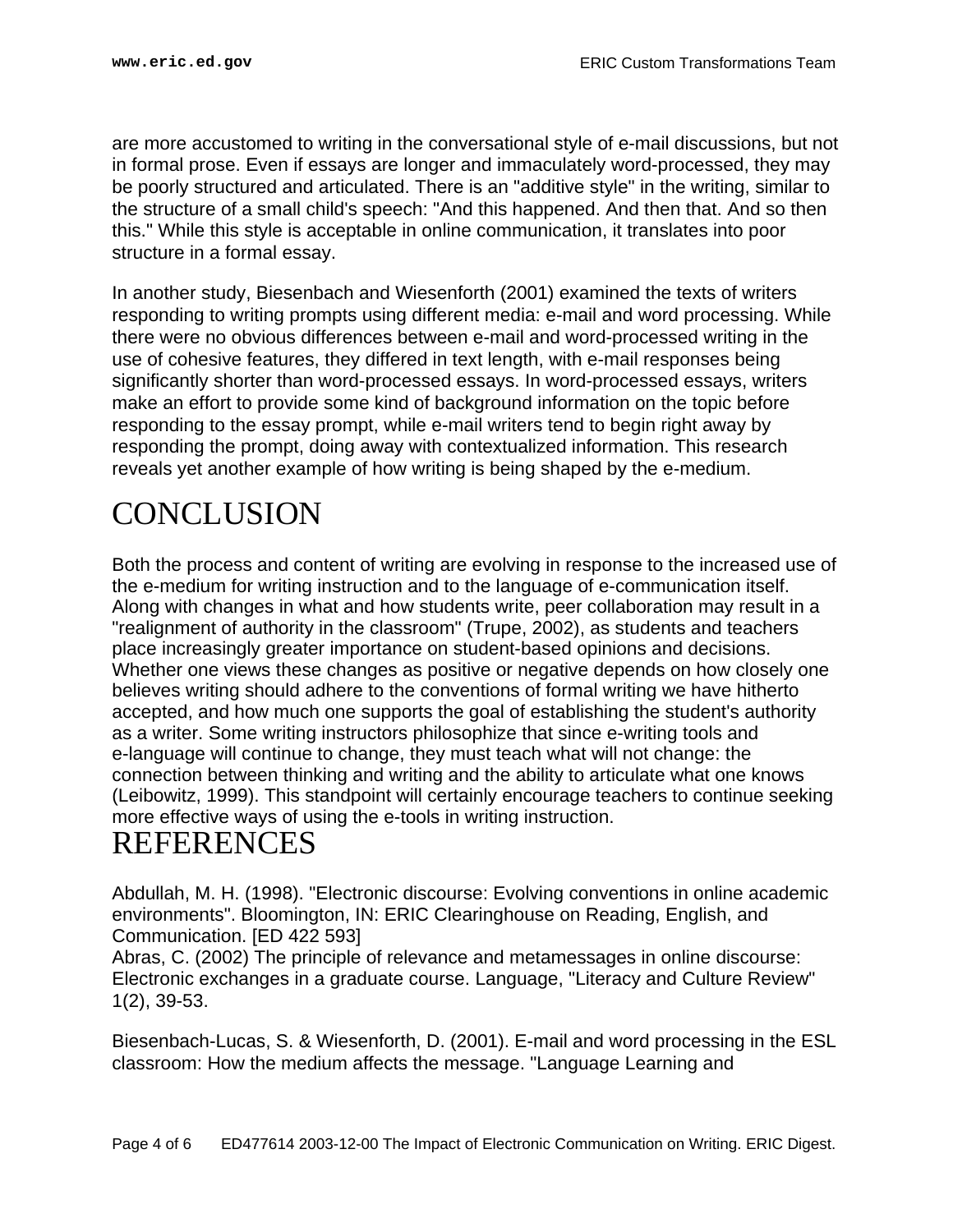Technology", 5 (1), 135-165. [EJ 621 506]

Danet, B. (2001). Cyberplay: Communicating online. Oxford: Berg Publishing.

Goldberg, A., Russell. M. & Cook, A. (2003, March 10). The effect of computers on student writing: A meta-analysis of studies from 1992 to 2002. "The Journal of Technology, Learning, and Assessment", 2(1). Retrieved December 15, 2003, from http://www.bc.edu/research/intasc/jtla/journal/pdf/v2n1\_jtla.pdf

Gonzalez, B. M. & Perez, L. C. (2001, March). "Electronic mail in foreign language learning revisited". Paper presented at the Annual Meeting of Teachers of English to Speakers of Other Languages, St. Louis, MO. [ED 458 817]

Honeycutt, L. (2001). Comparing e-mail and synchronous conferencing in online peer response. "Written Communication", 18(1), 26-60. [EJ 619 521]

Karchmer, R.A. (2001, May). Gaining a new, wider audience: Publishing student work on the Internet. "Reading Online", 4(10). Retrieved October 26, 2003, from http://www.readingonline.org/electronic/elec\_index.asp?HREF=/ electronic/karchmer/index.html [EJ 662 523]

Kupelian, M. (2001). The use of e-mail in the L2 classroom: An overview. "Second Language Learning & Teaching", 1. Retrieved on December 15, 2003, from http://www.usq.edu.au/opacs/cllt/sllt/1-1/Kupelian01.htm Leibowitz, W. R. (1999). Technology transforms writing and the teaching of writing. "Chronicle of Higher Education", 46 (14), A67-A68. [EJ 597 490]

Mason, J. S. (2002). "From Gutenberg's galaxy to Cyberspace: The transforming power of electronic hypertext". Toronto: CITD Press.

Trupe, A. (2002). "Academic Literacy in a Wired World: Redefining Genres for College Writing Courses". Retrieved October 27, 2003 from http://www.bridgewater.edu/~atrupe/AcadLit/WiredWorld.htm

-----

Digest #188 is EDO-CS-03-09, published December 2003 by the ERIC Clearinghouse on Reading, English and Communication, 2805 E 10th St. #140, Bloomington, IN 47408-2698, Tel. (800) 759-4723. Full text at: http://eric.indiana.edu. ERIC Digests are in the public domain and may be freely reproduced.

This project is funded at least in part with Federal funds from the US Dept. of Education (contract #ED-99-CO-0028). The content of this publication does not necessarily reflect the views or policies of the US Dept. of Education nor does mention of trade names, commercial products, or organizations imply endorsement by the US Government.